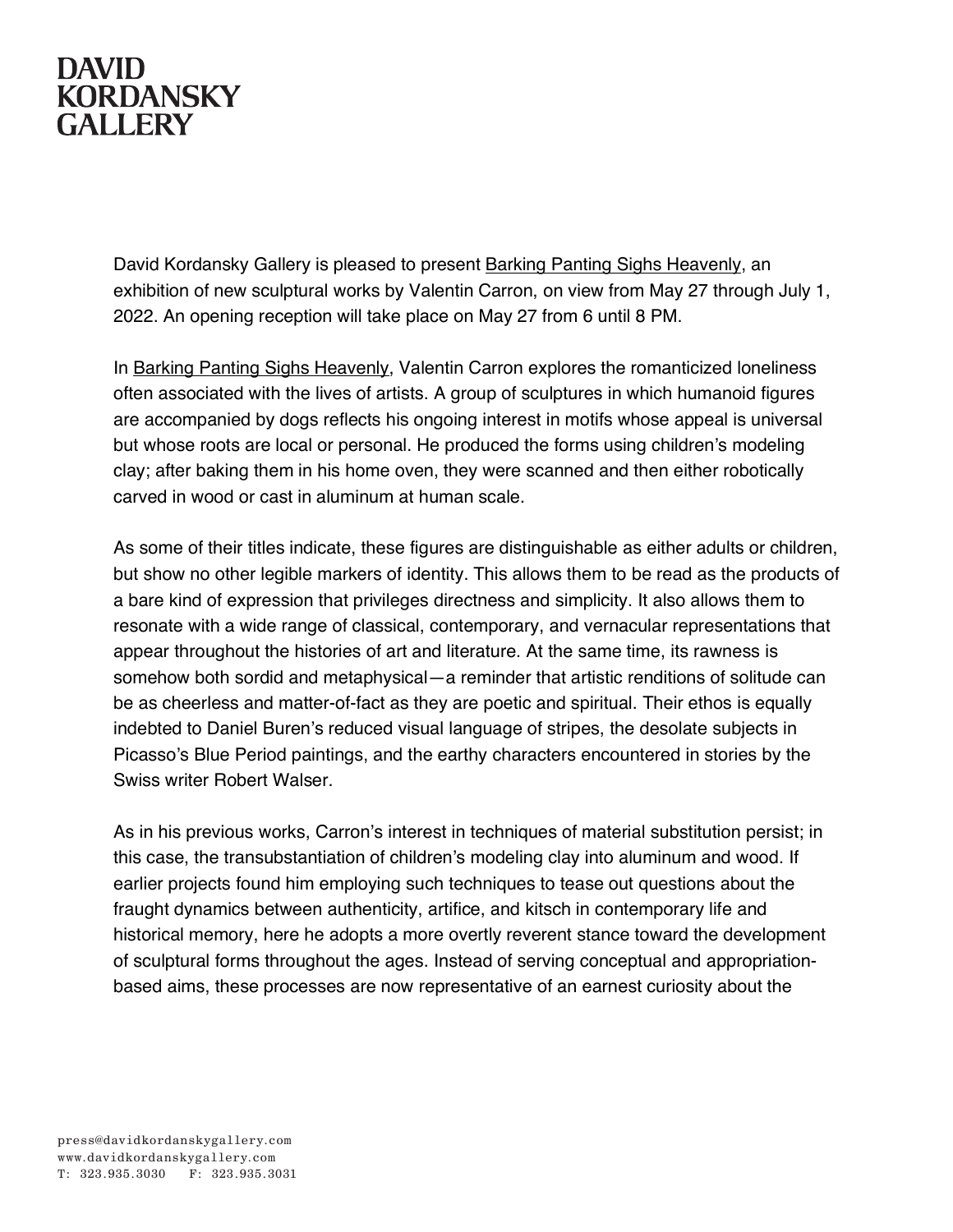## **DAVID KORDANSKY GALLERY**

possibilities of rendering ancient forms using new technologies. This allows him to draw a through-line connecting otherwise distant historical periods, especially since there is also a gentle Pop inflection to his choices of materials, which reflect those used in commercial and industrial practices more broadly.

At the same time, the sculptures' classical sensibility is emphasized by their scale and arrangement in the gallery, revealing additional layers of Carron's interest in exploring primary influences and sources of artistic form. These include ancient Etruscan art, well known for its remarkable tradition of figurative sculpture, and in particular, for its elaborate sarcophagi for married couples, which depict the people buried within them. Carron renders his interspecies pairs with similar attention to the close emotional bonds and reciprocal care involved in such long-term relationships. As the first animal ever domesticated by homo sapiens, dogs have come to represent "man's best friend"—when Odysseus returned home from ten years of war and wandering in The Odyssey, he was recognized by only his faithful dog Argos.

Among other things, Barking Panting Sighs Heavenly is an investigation of what it means for things to feel familiar. Carron deftly points to the fact that the artistic longing to make something is often driven by a desire to make friends with impulses and emotions which originally present as strange, disturbing, or alien. The figures on view toggle back and forth between such extremes, with each aspect of their construction—including their material presence, their off-kilter and yet forthright sense of color, and their portrayals of various permutations of human/animal relationships—keying recognizable associations even as it suggests that the things and situations people know best are never quite what they seem. If art has been a means of confronting this contradiction throughout the ages, it too remains an essentially mysterious endeavor. Carron's concentration on simplicity and recognizability, and on the primacy of his own struggles to define the meaning of his chosen vocation, allows him to delight in this paradox, and to address its unsettling ramifications with humor and humanity.